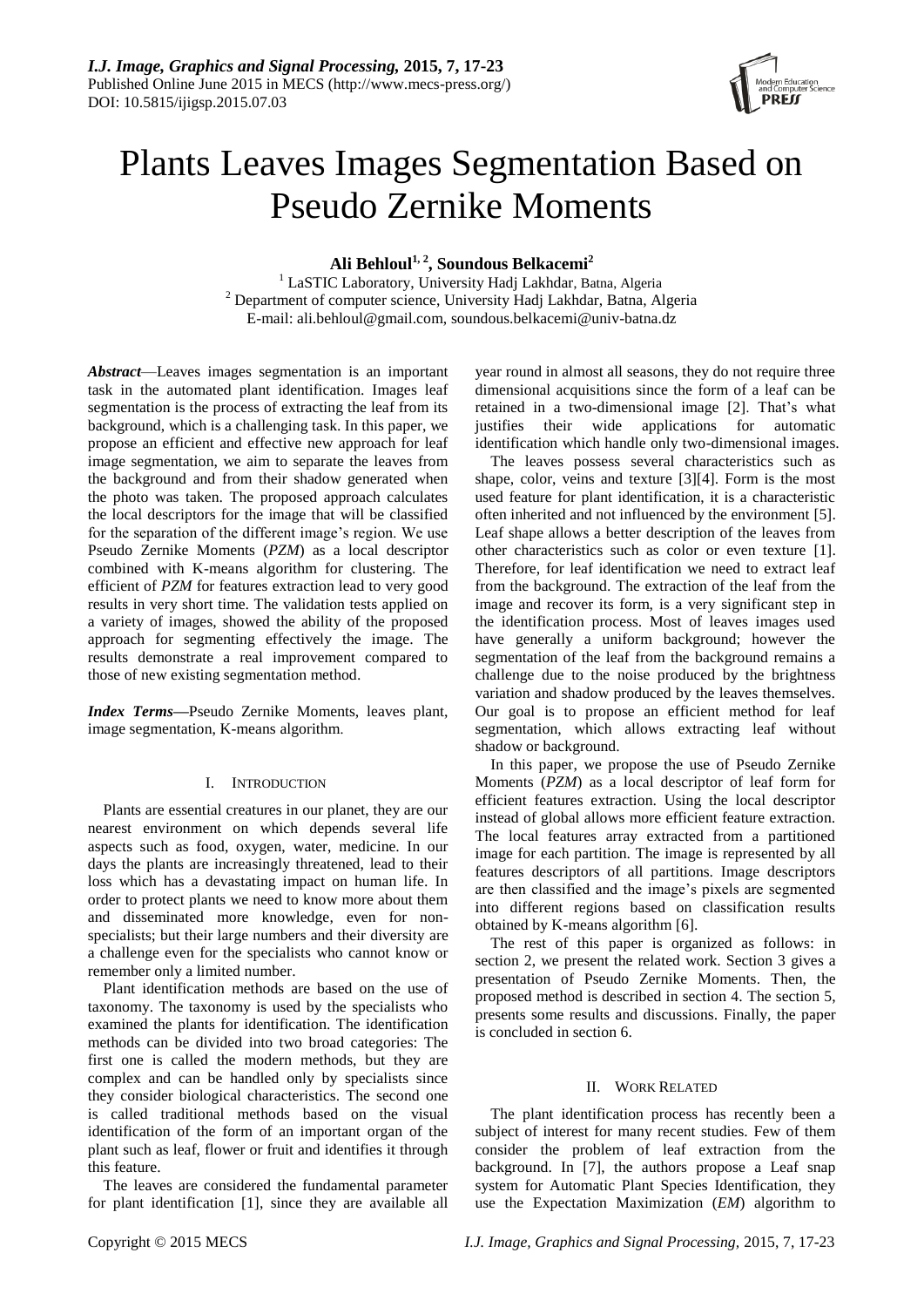classify each pixel in image by estimating foreground and background color distributions. For scan pictures, the Otsu segmentation algorithm [8] is used in [9], the segmented image contains two classes of pixels foreground and background. In [10], for gray level images the maximally stable extremal regions algorithm is used for the segmentation of a single object over background, the algorithm computes a scan in depth, and then detects an object to be segmented when a stable number of connected components are reached. Arora et al. [11], propose to use preprocessing techniques for shadow removal, they performed Otsu threshold on the saturation space to give the shadow-free image. Arai et al. [12] propose another system to identify plants from, they combine between shape descriptors from Dyadic wavelet transformation and Zernike complex moments.

Many works on leaf identification have been focusing on the feature extraction and classification shapes. For leaf shape description two approaches can be used: the first is based on the contours and the second is based on regions [1]. The importance of leaf margins for plant identification requires the use of effective methods for the detection of different border's types [13]. It is clear that a good description using the contours requires a good extraction of the outline of the object that is in it a major segmentation problem. On the other side the contour based descriptor extracts features only from boundary, then it loses the important information carried by the region inside [14].

For the region approach the internal details of the borders are considered. Then, the shape is described by features extracted from the whole image [14]. Most commonly used methods as form descriptors are moments invariant like Hu [15], Zernike moments [16] and Pseudo Zernike Moments [17].

Hu moments are seven derived moments, easy to compute, but they don't accurately present an image[14]. Pseudo Zernike Moments allow a better representation of the features; they are more robust to noise than Zernike moments [18] and more effective since the characteristics described by lower levels of *MPZ* are better than other moments, such as Zernike moments[19]. *PZM* is considered very effective image descriptors, used for recognition as the construction of the images [18]. Pseudo Zernike Moments (*PZM*) provide a unique description of an object regardless of transformations such as rotation or translation [17]. *PZM* allows multilevel representation of the image due to the property of orthogonal with less redundancy information, robust to noise, they are rotation invariants since just the magnitude is used [20].

#### III. PZM AS A FORM DESCRIPTOR

Pseudo Zernike Moments are widely used as an image descriptor for object recognition. Originally proposed by Teh and Chin[17], Pseudo Zernike Moments are orthogonal moments used as a kernel for the Pseudo Zernike polynomials defined within a unit circle with polar coordinates. *PZM* are the projection of the image intensity function to Pseudo Zernike polynomials.

Pseudo Zernike Moment of order p and repetition q, calculated for a 2D image of size *N\*N* having the intensity function  $f(r, \theta)$  is given by the following equation:

$$
PZM_{p,q} = \frac{P+1}{\pi} \iint_{x^2 + y^2 \le 1} V_{pq}^*(x, y) f(x, y) dxdy \tag{1}
$$

Where  $V_{p,q}^*(x, y)$  is the complex conjugate of the complex Pseudo Zernike  $V_{p,q}$  polynomials  $(x, y)$ , which can be separated into two functions?

$$
V_{p,q}(x, y) = R_{p,q}(r)e^{jq\theta}
$$
 (2)

Where:

- $R_{p,q}(r)$ : Radial polynomial on polar coordinats  $(r, r)$ *θ).*
- $e^{jq\theta}$ : Angular function,  $e^{jq\theta} = (\cos \theta + j \sin \theta)^q$ .
- *p*: Moments order, anon-negative integer.
- *q*: Moments repetitions, integer  $0 \le |q| \le p$ . Only the positive values are used since negative values can be calculated using the complex conjugate:

$$
PZM_{p,-q}=PZM_{p,q}^*.
$$

- *j*: Imaginary number  $j = \sqrt{-1}$ .
- $\bullet$   $\theta$  : angle between the vector *r* and axis X

$$
\theta = \tan^{-1}\left(\frac{x}{y}\right) \text{ et } \theta \in [0, 2\pi]
$$

- *r*: Length of the vector from the origin  $(\bar{x}, \bar{y})$  to pixel  $(x, y)$ .  $r = \sqrt{x^2 + y^2}$ .
- $R_{p,q}$ : is calculated by the equation :

$$
R_{p,q}(r) = \sum_{s=0}^{p+|q|} (-1)^s \frac{(2p+1-s)!}{s!(p+|q|+1-s)!(p-|q|-s)!} r^{p-s}
$$
 (3)

The image is described by a vector comprising the PZM for all orders and repetitions:

$$
VI = \{PZM_{p,q}\}, p = 0, \dots, p_{\text{max}}; q = 0, \dots, p
$$
 (4)

Since  $PZM_{p,q}$  are complex numbers and it's always easy to manipulate real numbers;  $PZM_{p,q}$  are usually divided into two parts: real  $PZM_{p,q}^c$  and imaginary *PZM*<sup>*s*</sup><sub>*p*,*q*</sub> [21][11].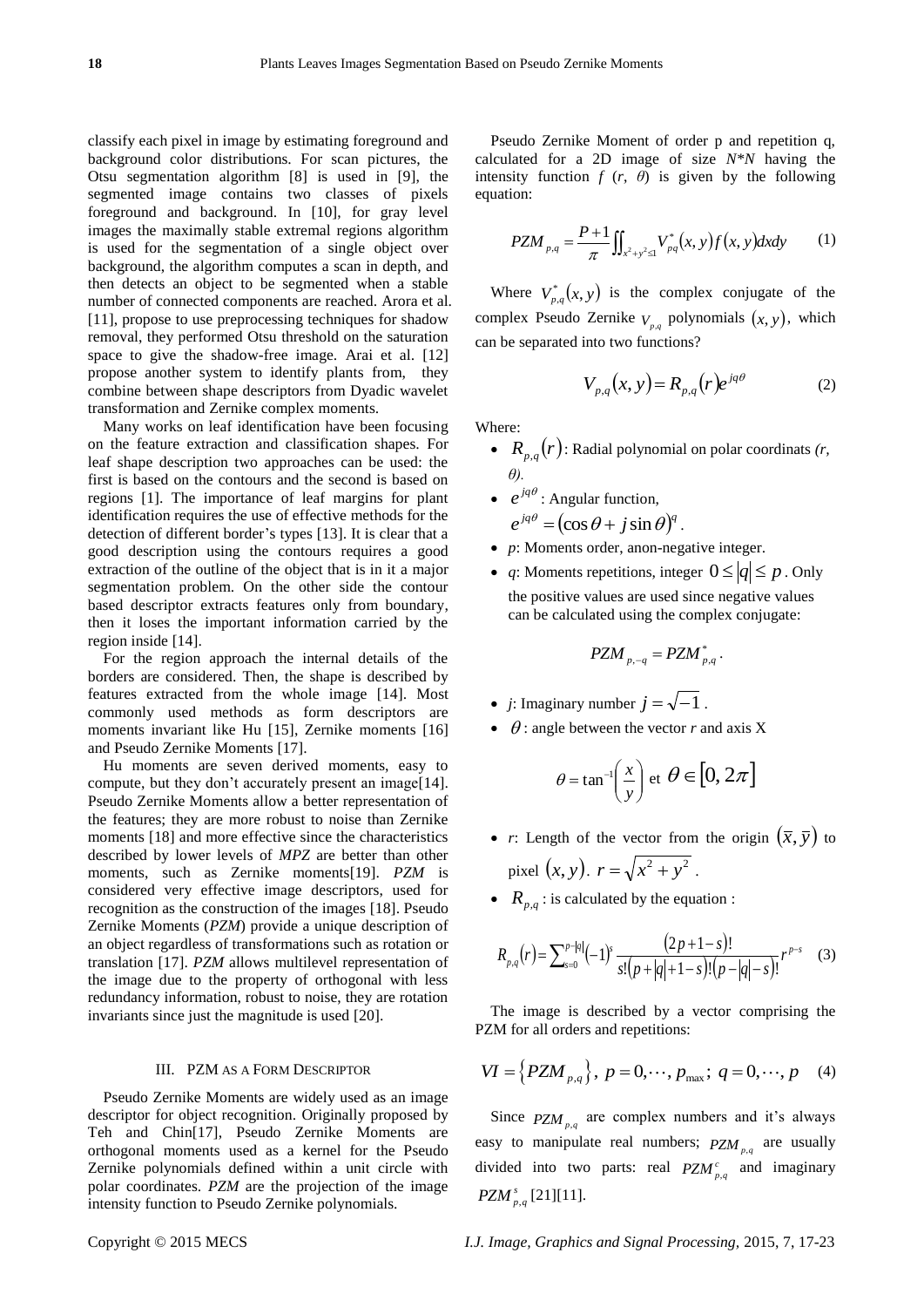$$
PZM_{p,q}^c = \frac{2(p+1)}{\pi} \iint_{x^2 + y^2 \leq 1} R_{p,q}(r) \cos(q\theta) f(r,\theta) dr d\theta \quad (5)
$$

$$
PZM_{p,q}^s = \frac{2(p+1)}{\pi} \iint_{x^2+y^2 \leq 1} R_{p,q}(r) \sin(q\theta) f(r,\theta) dr d\theta \quad (6)
$$

The discrete form of Pseudo Zernike moments is given by the following equation:

$$
PZM_{p,q}(f(x, y)) = \frac{p+1}{\pi} \sum_{i=0}^{N} \sum_{j=0}^{M} V_{p,q}^{*}(x, y) f(x, y) dxdy \quad (7)
$$

PZM of order p contains  $(p-1)^2$  linearly independent polynomials lower or equal to p orders. Different Polynomials of different orders corresponding to the different image characteristics, this advantage is due to the orthogonally of Pseudo Zernike polynomials. The moments of different orders can be calculated independently of each other, each one has different information with almost no redundancy.

Pseudo Zernike moments are defined in polar coordinates in a unit circle; then the pixels of square image have to be normalized to the interval [0, 1],  $x^2 + y^2 \leq 1$ .

The normalization is done by a linear transformation of pixel coordinates to polar system, where the center of the image is taken as the origin of the circle.

There are two possibilities for the normalization of the image:

- *The circle within the image*: the unit circle is mapped within the image. The pixels outside the circle are ignored and will not be taken into account when calculating the *PZM*.
- *Image within the circle:* the entire image is included in the circle, and no information will be lost since all pixels are taken into account when calculating *PZM* [22].



Fig.1. Image normalization methods. (a) circle within the image, (b) image within the circle

The normalized coordinates  $(x_c, y_c)$  inside the unit circle are given by:

$$
x_c = \frac{2x+1-N}{D}, \ y_c = \frac{2y+1-N}{D} \tag{8}
$$

Where:

- *x, y* : are the pixel coordinates before normalization.
- $D = N$ : Case of unit circle within the images.
- $D = N\sqrt{2}$ : Case of image normalized within the unit circle.

#### IV. PZM BASED SEGMENTATION METHOD

In this section, we present in detail our proposed approach of segmentation to extract leaf without shadow.

Plant leaves images segmentation is a process of two phases: the first relates to feature extraction and the second consists of classifying the pixels of the image based on the results from the first phase. In our case we start by image partitioning and normalization technique, and then we compute *PZM's* descriptors.

## *A. Image Partition and Normalization*

The image RGB is firstly converted to grayscale image. After color space conversion the image is partitioned into windows, for each the *PZM* will be computed. Partitioning provides better local feature extraction.



Fig.2. Image partition

For the image *I* of size  $N \times M$  the windows are of equal size  $W \times W$  and without recovery. The total number of windows is obtained by:

$$
NBwidth = \frac{N}{W}, \ NBlength = \frac{M}{W} \tag{9}
$$

$$
NBblock = NBwidth \times NBlength
$$
 (10)

The window size is *W*, estimated by experimental results, the value size is *W=4* gives the best compromise between execution time and description quality.

A window in the partitioned image can be located by two coordinates  $(x, y)$  where  $x \in [0, NBlength -1]$  and  $y \in [0, NBwidth - 1]$ , the image intensity function *f* at the pixel  $(x_i, y_j)$  is given by the following equation:

$$
f^{x,y}(x_i, y_j) = f(Wx + x_i, Wy + y_j)
$$
 (11)  
NBlength =  $\frac{M}{W}$ 

After partitioning the image, the coordinates of each pixel are normalized to a polar coordinate space, where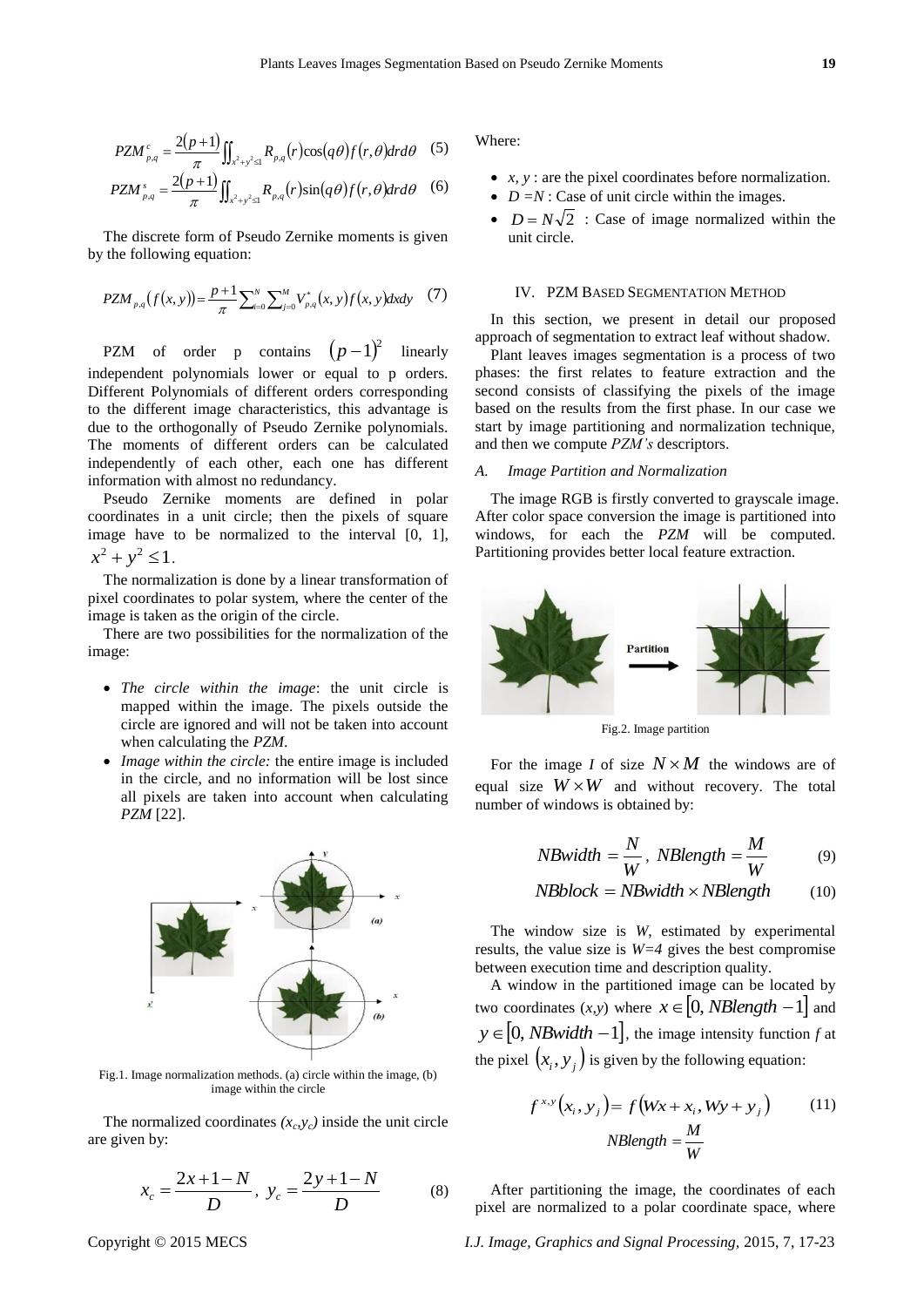each block of the image is mapped within a unit circle. The choice of this normalization technique is justified by the preservation of information because all pixels are taken into account when calculating the moments.

#### *B. Features Extraction*

The features extraction step is performed by calculating the *PZM* for each window of the partitioned images.



Fig.3. Image Global Descriptor calculation for one channel partitioned image using PZM<sup>x,y</sup>

Since the *PZM* are rotation invariants only the magnitude will be considered as a feature.

The RGB image is divided into three color channel R, G and B. each channel is treated independently. After calculating the descriptors of all windows of each channel by following the same steps described above for an image with one channel. A global descriptor of a window at position (x, y) is constructed from the three descriptors of the three channel windows lying in the same position.





#### *C. Clustering*

The image descriptors are then classified with Kmeans algorithm [6]. The k-means algorithm is one of the most and popular clustering algorithms, it is known for its simplicity, efficiency and speed. K-means algorithm has been used in many applications and can be easily used in image segmentation.

The goal of the algorithm consists in gathering descriptors in clusters, and maximizes the similarity between descriptors in the same cluster. Let be *X*={*X*1*, X*2*,..., Xn*} the set of *n* descriptors represented by a set of data points of dimension *d*, to be clustered into *K* clusters with means  $\mu_1$ ,  $\mu_2$ , ...,  $\mu_k$ . The K-means algorithm produces a partition such that the squared error between the mean of a cluster and all data in the cluster is minimized, the goal is to minimize the sum of the squared error (*SSE*) over all *K* clusters.

$$
SSE = \sum_{k=1}^{K} \sum_{x_i \in C_k} ||x_i - \mu_k||^2
$$
 (12)

Optimization of this objective is known as a NPcomplete problem [23]. The main steps of K-means algorithm are as follows:

- 1. Select k data points as initial cluster centroids.
- 2. For each data point of the whole data set, compute the clustering criterion function with each centroid. Assign the data point to its closest cluster centroids.
- 3. Recalculate *k* centroids based on the data points assigned to them.
- 4. Repeat steps 2 and 3 until convergence.

It is obvious in this description that the result is influenced the desired number of clusters *k*. In our study, different initialization values were used for k. For scanned images the k values varied between 2 and 4. For scan-like images higher values were used. Thereafter the image is segmented according to the classification result.

## V. RESULTS AND DISCUSSIONS

For testing the presented method we use *Pl@ntLeaves*1 database, containing more than 5436 images of more than 70 plants. It is included in the ImageCLEF 2012 Plant Identification Task project.

The images contained in the database are categorized into three types: Scanned Images, Scan-Like images (photographed with a uniform white background) and photographed images (in the tree with a natural background).

1

<sup>1</sup> http://imedia-ftp.inria.fr:8080/imageclef2012/ ImageCLEF2012PlantIdentificationTaskFinalPackage.zip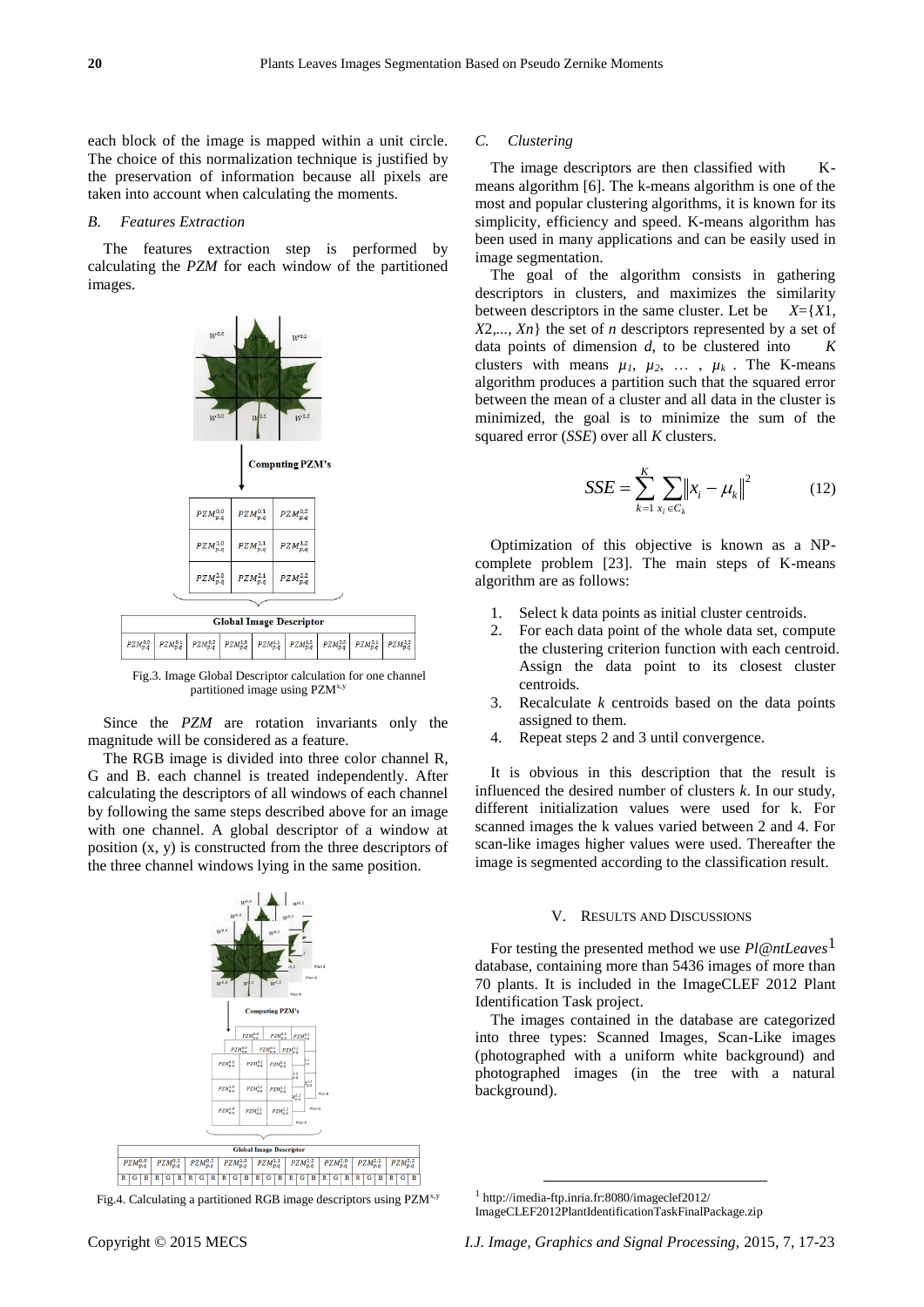

Fig.5. Different types of images in Pl@ntLeaves database images

The *Pl@ntLeaves* database contains 3070 scanned images, 897 scan-like images and 1469 photographed images.

For the experimental results both type scan and scanlike images were used. The Fig. 6. shows *PZM* based on the segmentation results of one channel images.



Fig.6. Segmentation results of grayscale images using Pseudo Zernike Moments.(a) results for scanned images, (b) results for scan-like images.

The images are firstly mapped to the grayscale image, then several orders of moments were tested and order  $P_{max}$  = 4 was held at the end to have a quality compromise between performance and execution time.



Fig.7. Segmentation results of RGB images using Pseudo Zernike Moments. (a) results for scanned images, (b) results for scan-like images

The segmentation results produced are generally good. In Fig. 7. the color space shows the best results for the segmentation of the scanned images. However for scanlike images light variance affects the segmentation results and produces worse results.

The exploitation of the information carried by the three channels improves the results of image segmentation using Pseudo Zernike moments. The Fig. 7. shows some examples of segmentation results.

The results are compared to those produced by other methods based on different shape descriptors as the Neutrosophic sets [24], entropy and even multi-level thresholding with the same classification algorithm Kmeans.

Neutrosophic based segmentation is performed on RGB images, were each channel is transformed to the Neutrosophic domain. For eliminating the indeterminacy we use two methods α-mean and β-enhancement proposed by sengur [25]. The true subsets of the three channel are then classified using K-means.

Entropy based segmentation is performed by firstly eliminating the background using Otsu algorithm [8] that result a black and white image used as a binary mask image to extract the leaf and shade from the background. Each pixel not belonging to the background is considered as the center of the window of size  $W * W$  for which the entropy is calculated then the global descriptor is classified.

For Multilevel thresholding segmentation also a binary mask is used for extracting the leaf and shade, then algorithm proposed by Arora [26] is applied on the masked image. The figures (Fig. 8. and Fig. 9.) shows segmentation results of both scanned and scan-like images by the different methods.

Segmentation results of *PZM* one three channel images are the best, the neutrosophic sets produces very similar results. The results of both segmentation methods based on entropy and multi-level thresholding are very sensible to light variation.



Fig.8. Segmentation results of scanned images by the different methods, (a) the original images, (b) MPZ 1 channel, (c) MPZ 3 channel, (d) Neutrosophic sets, (e) entropy, (f) multi-level thresholding.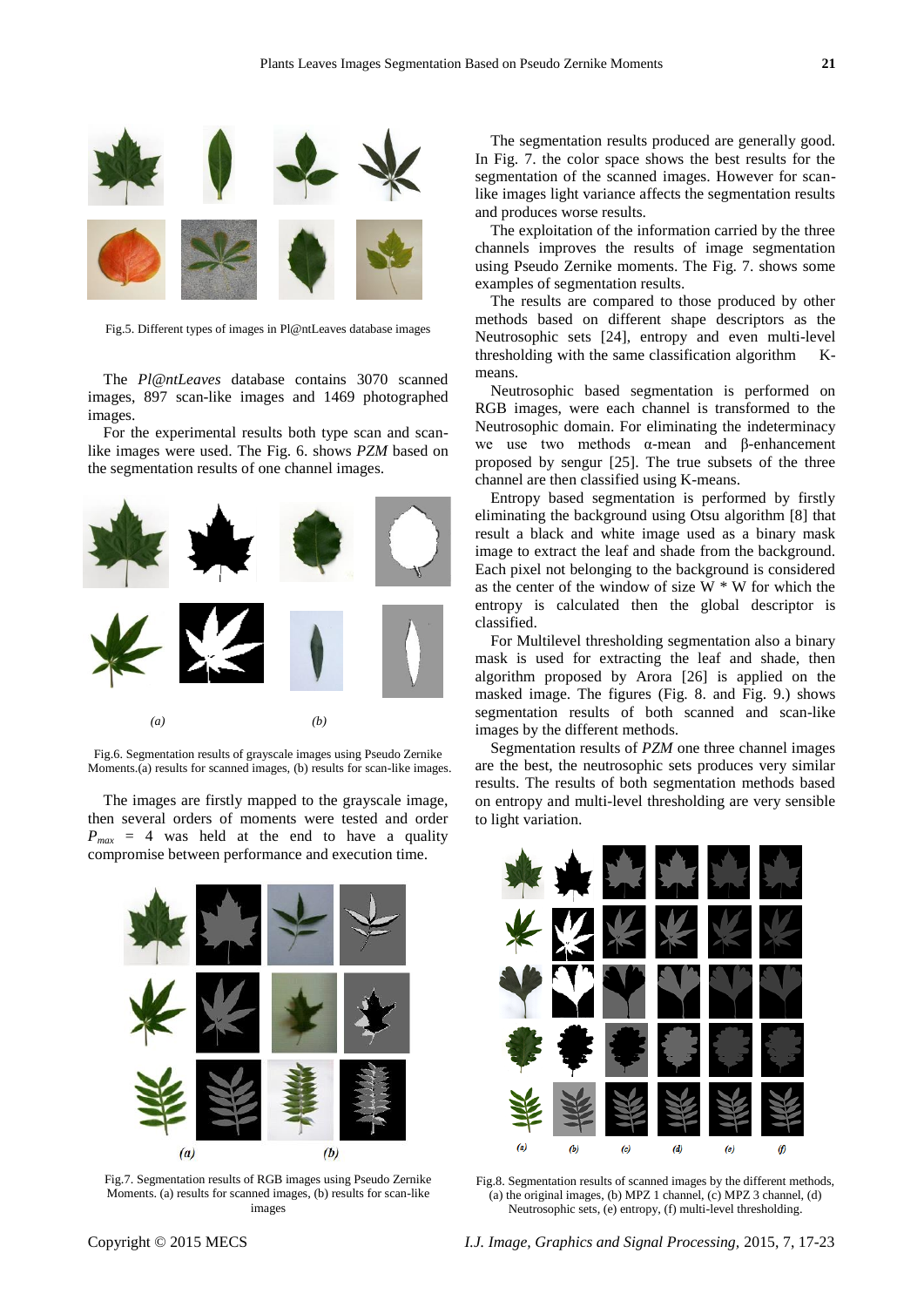

Fig.9. Segmentation results of Scan-like images, (a) the original images, (b) MPZ 1 channel, (c) MPZ 3 channel, (d) Neutrosophic sets, (e) entropy, (f) multi-level thresholding.

We have also compared our method with the method proposed in [7] which is an improvement of the EM algorithm (Expectation Maximization). EM algorithm judged by several studies [7] [27] as the most effective segmentation algorithm for leaf images.

Fig. 10. shows a comparison of results obtained by our method and those of the method in [7].



Fig.10. Comparison of segmentation results (a) The original image, (b) Segmentation results by the EM algorithm, (c) segmentation results of one channel images using Pseudo Zernike Moments, (d) Segmentation results of three channel images using Pseudo Zernike Moments.



Fig.11. Segmentation results (a) the original image, (b) the segmentation result of the image by the modified EM algorithm, (c) the result of segmentation using Pseudo Zernike Moments of three channel images.

The last line shows that our method improves the results produced with less sensitivity to change of luminance.

*PZM* based segmentation of three channel images shows better results compared to those presented by the EM modified method [7]. The following figure shows an example of results improvement.

On the other hand, the average segmentation time (feature extraction and classification) of the different methods for the images tests is given in Fig. 12.



Fig.12. Average time elapsed by different methods.

In addition to the computational speed of *PZM* based segmentation it generates small descriptors that allow a faster segmentation.

Time segmentation obtained by Pseudo Zernike moments is the fastest for both scanned images and scanlike images. The Neutrosophic sets based segmentation approach is the slowest compared to the others

#### VI. CONCLUSION

In this paper, we presented the problem of identifying plants through the shape of their leaves. We aim to extract the leaf from its background, which is a challenging task due to the noise produced by the luminance variation or shadow of the leaf itself.

Our goal was to exploit the power of Pseudo Zernike moments as shape descriptors for better features extraction of leaf images. We propose the use of *PZM* as a local form descriptor of leaf form for efficient feature extraction. The image's descriptors are then classified and the image's pixels are segmented into different regions based on classification results, for the classification we have used k-means and its variant bisecting k-means for their simplicity and quality of classes produced.

We evaluated the proposed approach on varieties of images, the quality of the obtained results is very effective and correct. The segmentation results using the proposed approach are better than Neutrosophic, Entropy and Multilevel thresholding methods.

As perspectives we intend to expand our research and improve our segmentation method for photographed images where acquisition conditions and background are more complex.

#### **REFERENCES**